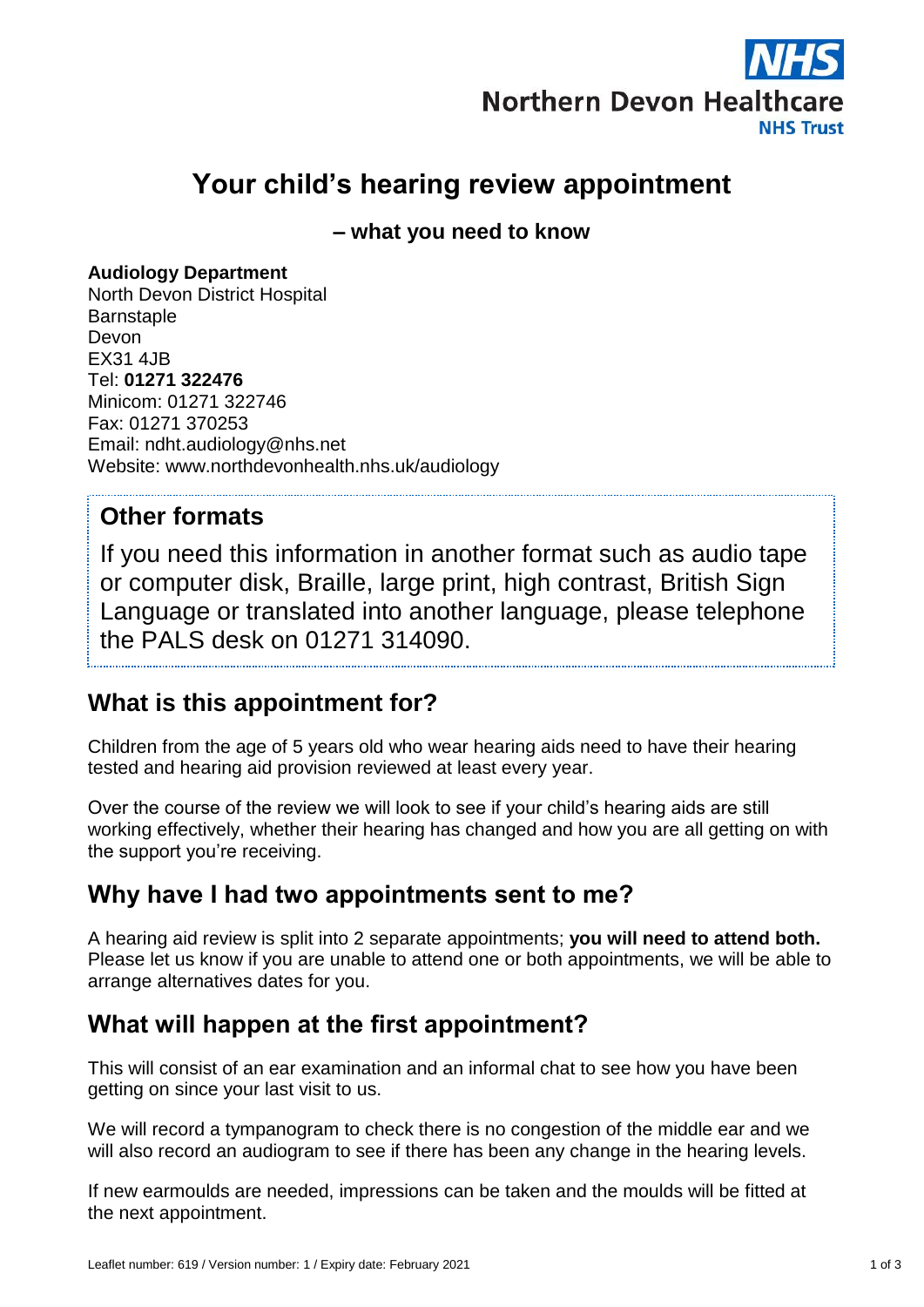Before you leave you will be given a questionnaire to take home and complete for your next appointment, this will be so that we can find out in more detail how you manage with your hearing aid in different situations.

## **What will happen at the second appointment?**

We will talk through the completed questionnaire and discuss any issues that arise from the answers you've provided.

The new earmoulds will be fitted if impressions were taken last time.

We may need to make adjustments to the hearing aid settings, this may involve putting a thin tube a short way into the ear along with the earmould and hearing aid. Some sounds will then be played through a speaker whilst adjustments are made to the hearing aid. If the hearing aid is unable to be altered to suit hearing loss, or if your child has had the hearing aid for a long time, we may need to exchange it to a new one.

### **What will happen to my child's hearing test results?**

You will be given a report to take with you when you leave, however if this is not possible on the day it will be sent to you in the post.

A copy of the test results, as well as an accompanying letter, will always be sent to your GP and copies sent to relevant health professionals who are involved with your child's care, this would include the Teacher of the Deaf, Paediatrician and School Nurse. You will have the option of receiving a copy of this letter. A copy of the hearing test is also stored in your child's hospital records and on the Audiology database.

#### **How to contact us**

If you have any queries about your appointment or problems as a result of the test/procedure or about your hearing aid(s), then you can contact the Audiology Department on **01271 322476**, between 8am and 6pm, Monday to Friday. Alternatively, you can email us at [ndht.audiology@nhs.net.](mailto:ndht.audiology@nhs.net)

#### **PALS**

The Patient Advice and Liaison Service (PALS) ensures that the NHS listens to patients, relatives, carers and friends, answers questions and resolves concerns as quickly as possible. If you have a query or concern call 01271 314090 or e-mail ndht.pals@nhs.net. You can also visit the PALS and Information Centre in person at North Devon District Hospital, Barnstaple.

#### **Have your say**

Northern Devon Healthcare NHS Trust aims to provide high quality services. However, please tell us when something could be improved. If you have a comment or compliment about a service or treatment, please raise your comments with a member of the ward staff or the PALS team in the first instance.

'Care Opinion' comments forms are on all wards or online at www.careopinion.org.uk.